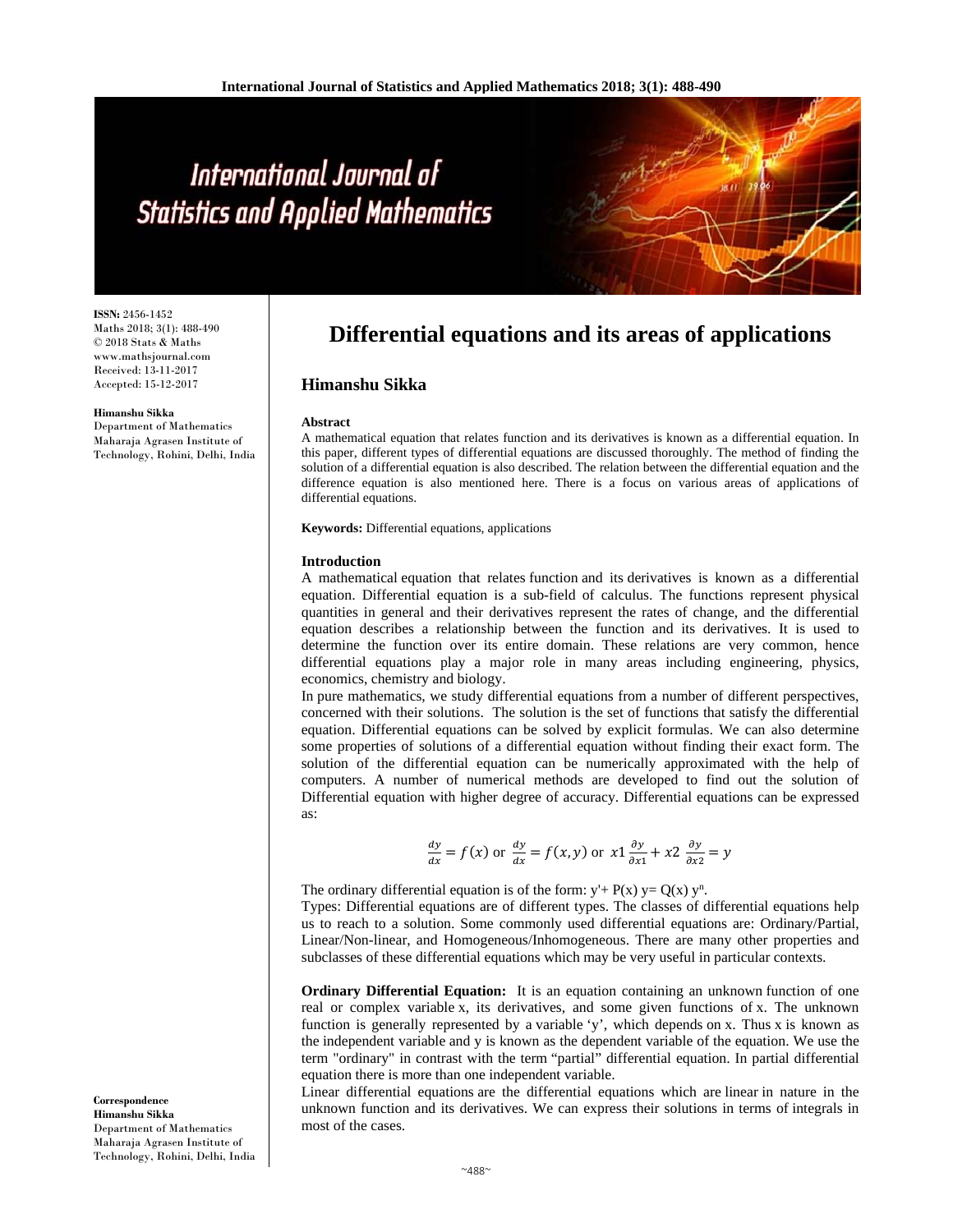Generally, the solutions of a differential equation cannot be expressed by a closed-form expressions, although we can use numerical methods for solving differential equations on a computer and get precise solution.

Partial Differential Equation: It is the differential equation in which unknown multivariable (more than one independent variable) functions and their partial derivatives are involved. PDEs are used to formulate problems having more than one independent variable functions. These are either solved in closed form, or with the help of computers to create a relevant computer model. PDEs model multidimensional systems. PDEs find their generalisation in stochastic form.

Non-linear differential Equation: These equations are formed by the products of the unknown function and its derivatives. Their degree is greater than 1. There are very few methods to solve such non-linear differential equations exactly. These depend on the equation having particular symmetries. These differential equations have complicated behaviour over extended time intervals, which is a characteristic of chaos. The fundamental problems of existence, uniqueness, and extendibility of solutions for nonlinear differential equations, and initial and boundary value problems for nonlinear PDEs are very difficult problems and their solution in special cases is considered to be a significant advance in the mathematical theory. These have unique solution.

Linear differential equations seem to be the approximations to nonlinear equations. These approximations are valid only under restricted conditions. For example, the harmonic oscillator equation is an approximation to the nonlinear pendulum equation that is valid only for small amplitude oscillations.

Equation order: Differential equations are expressed in terms of their order. The order is determined by the term with the highest derivatives in the differential equation. An equation containing only first derivatives is known as a firstorder differential equation; an equation containing the second derivative is known as a second-order differential equation, and so on. Most of the differential equations that describe natural phenomena have only first and second order derivatives in them, but in exceptional cases higher order derivatives are used to express the function. For example, the thin film equation is a fourth order partial differential equation.

#### **Examples**

 Inhomogeneous first-order linear constant coefficient ordinary differential equation.

$$
\frac{du}{dx} = cu + x^2
$$

 Homogeneous second-order linear ordinary differential equation.

$$
\frac{d^2u}{dx^2} - x\frac{du}{dx} + u = 0
$$

 Homogeneous second-order linear constant coefficient ordinary differential equation.

$$
\frac{d^2u}{dx^2} + w^2u = 0
$$

 Inhomogeneous first-order nonlinear ordinary differential equation

$$
\frac{du}{dx} = u^2 + 4
$$

 Second-order nonlinear (due to sine function) ordinary differential equation describing the motion of a pendulum of length *L*

$$
L\frac{d^2u}{dx^2} + g\sin u = 0
$$

 Homogeneous first-order linear partial differential equation

$$
\frac{\partial u}{\partial t} + t \frac{\partial u}{\partial x} = 0
$$

 Homogeneous second-order linear constant coefficient partial differential equation of elliptic type, the Laplace equation

$$
\frac{\partial^2 u}{\partial x^2} + \frac{\partial^2 u}{\partial y^2} = 0
$$

 Homogeneous third-order non-linear partial differential equation

$$
\frac{\partial u}{\partial t} = 6u \frac{\partial u}{\partial x} - \frac{\partial^3 u}{\partial x^3}
$$

Solution of differential equation: A solution of a differential equation is the relationship between its independent and dependent variables. It is free from any order of derivatives. It also satisfies the differential equation. A general solution of any differential equation of nth order is the one which contains 'n' number of arbitrary constants. We get particular solution of the differential equation by assigning particular values to the arbitrary constants in the general solution. We can calculate the values of arbitrary constants by using initial value problems and boundary conditions of the problem.

Singular solution is also known as the particular solution, but, singular solution is not obtained from the general solution by finding the values of arbitrary constants.

Order and degree of a differential equation: The order of a differential equation is the highest order derivative present in the given differential equation while the degree is the exponential power of the highest order derivative. Any order derivative present in the different equation must not contain fractional or negative exponents.

Connection to Difference Equation: The theory of differential equations and the theory of difference equations are closely inter-related. In difference equation, there are discrete values of the coordinates, and the relationship involves values of the unknown functions and values at nearby coordinates. Many numerical methods to find out the solutions and study the properties of differential equations involve the approximation of the solution of a differential equation by the solution of a corresponding difference equation.

Applications of Differential Equation: The differential equation is a wide concept used in the fields of pure and applied mathematics, physics, and engineering. Pure mathematics is used to compute the existence and uniqueness of solutions, while in applied mathematics differential equations are used for approximating solutions. Differential equations play an important role in almost every physical, technical, or biological process, from celestial motion, to bridge design, to interactions between neurons. Differential equations are also used to solve real-life